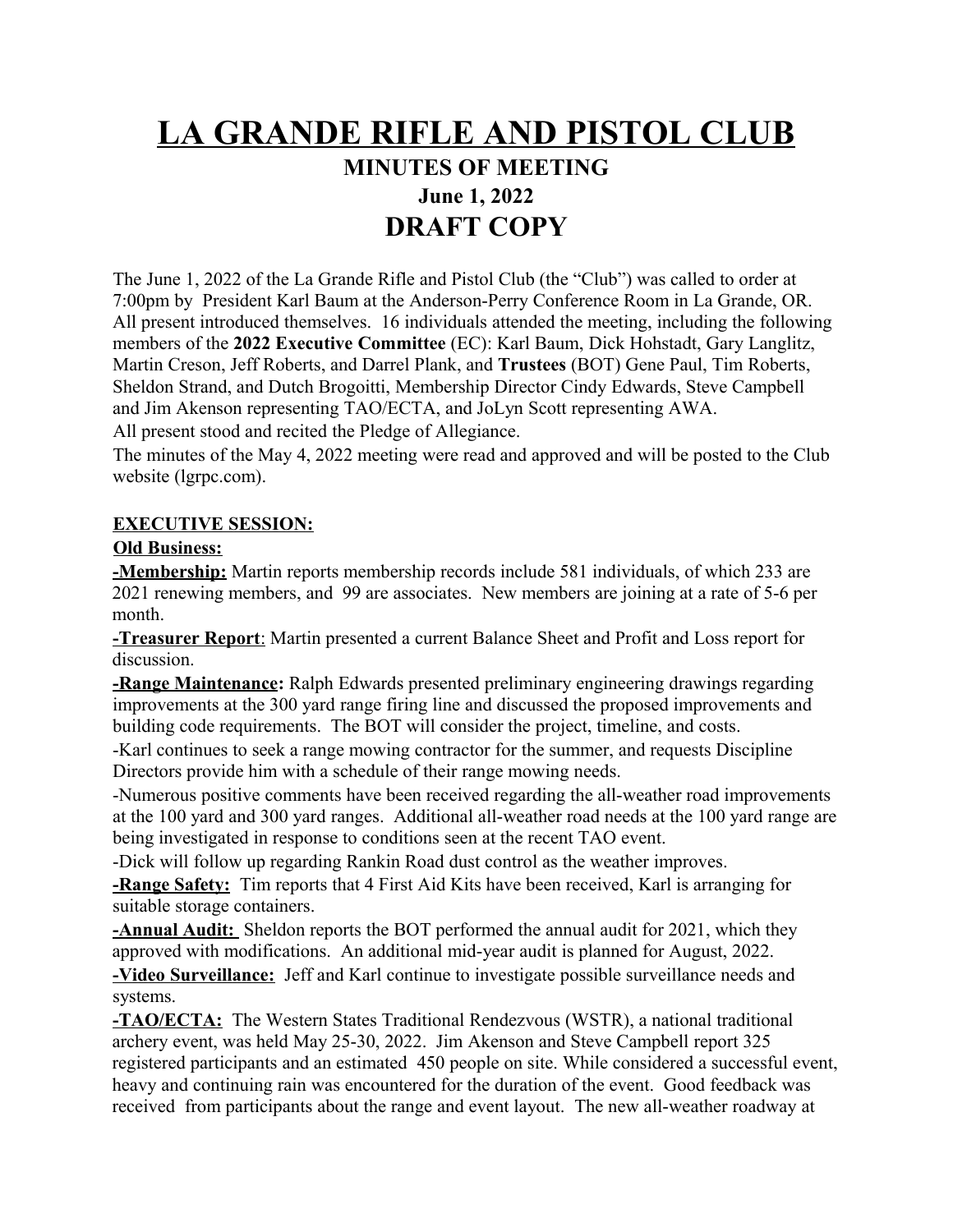the 100 yard range was put to good use in getting some of the campers out. There were approximately 200 camping units at this event. Jim will provide a link to drone footage of the event. 42 youth shooters participated in this event, with 17 participating in the Running Deer stage.

**-Appleseed Project:** An Appleseed Marksmanship Clinic will be held June 25-26, 2022 at the 100 yard range. This clinic will provide participants with information about the history and civic aspects of firearms use, and will include basic marksmanship training. Mr. and Mrs. Lance Shoemaker are promoting this local event. Go to the Appleseed Project website for event and registration information.

## **-Board of Trustees:**

-A motion was made and approved to reimburse Dutch Brogoitti the \$350 fee he paid for attending the recent NRA Pistol Instructor class.

-2023 Elections: Karl is preparing a list, for the use of the BOT, of members interested in being candidates for election to the EC and BOT. Potential candidates will be asked to meet with the BOT during August-September to express their interest and qualifications, and to discuss the position responsibilities. Contact any Board Member if you are interested.

-Karl reports that the Membership Director position is open, Consensus of BOT is to eliminate this position for now.

## **New Business:**

-Jeff requested a \$750 fund for expenses related to establishing a firearms training program. The EC/BOT requested more information.

-Range Maintenance: The Club received notification from the Tri-County Weed Control board regarding control of noxious weeds (Leafy Spurge, Knapweed) on Club property. Motion made and approved to allow Dutch to coordinate with Tri-County on assessment and treatment, including cost-sharing, scheduling, and range closures.

## **END EXECUTIVE SESSION**

## **OPEN SESSION:**

## **Discipline Reports:**

**-VFW "Trailwalk":** A Trailwalk shoot will be held on July 30 as an activity and for the benefit of Veterans. Contact Darrel P.

**-.22 Long Range Silhouettes:** Darrel reports 8 shooters with Dennis Fuller

leading the way with a score of 51/60, followed closely by Dick with 50/60. Check the calendar for the next match.

**-.22 Benchrest:** Dick reports 5 shooters and "Rain"=no shoot, resulting in a 5-way tie for either first place or last place!!

**-Defensive Pistol:** Dutch reports 18 shooters, including one from Spokane. Next match on second Saturday of month.

**-Cowboy Action:** 6 shooters and "Rain" at last match, next match is June 18.

**-AWA:** A "Not Me" session is scheduled for June 17-18 and is open to the public-

check the AWA-LaGrande Chapter website for details. Last event saw 41

shooters, 4 guests, and "Sleet and Rain". Current membership is 110, ranging in age from 15 to 83.

**-Black Powder:** 4 shooters. Recent shoot at Seneca saw "Snow".